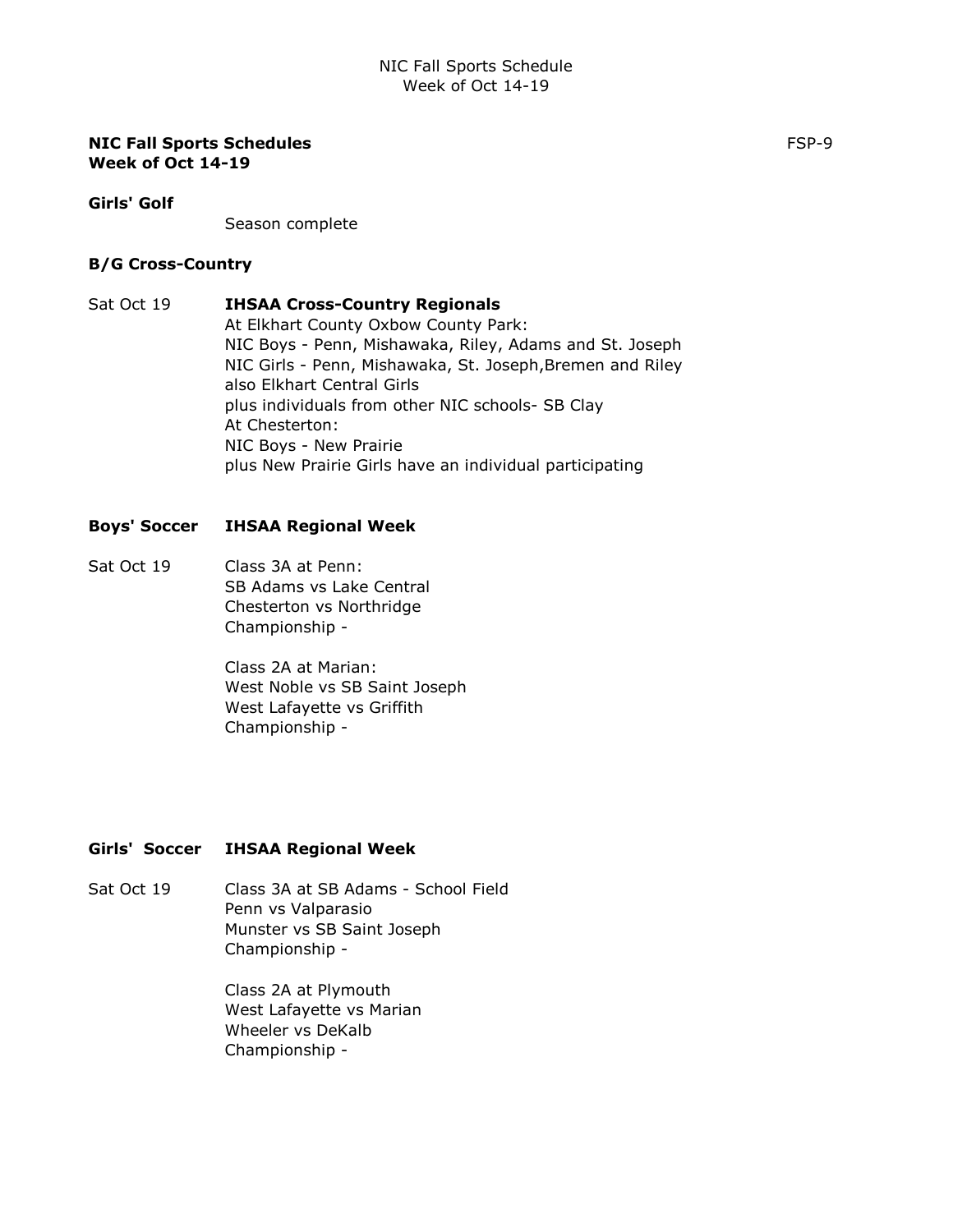### Boys' Tennis

- Sat Oct 19 **IHSAA Team State Finals** IHSAA Individual Regionals at Portage SB Saint Joseph Singles Bremen Doubles
- **Volleyball** IHSAA Sectionals this week
- Wed Oct 16 Class 4A Sectional at Goshen Goshen vs Elkhart Memorial
- Thur Oct 17 Penn vs Elkhart Central Concord vs Warsaw
- Sat Oct 19 Northridge vs Goshen/Memorial winner Penn/Central vs Concord/Warsaw Championship
- Thur Oct 17 **Class 4A at Mishawaka** LaPorte vs SB Adams Michigan City vs SB Riley
- Sat Oct 19 Plymouth vs LaPorte/Adams Mishawaka vs Michigan City/ Riley Championship
- Thur Oct 17 **Class 3A at Saint Joseph** SB Clay vs Saint Joseph SB Washington vs New Prairie
- Sat Oct 19 Marian vs Clay/St. Joseph Glenn vs Washington/New Prairie Championship
- Thur Oct 17 **Class 3A at Wawasee** Wawasee vs NorthWood West Noble vs Lakeland
- Sat Oct 19 Tippecanoe Valley vs Wawasee/NorthWood Jimtown vs West Noble/Lakeland Championship